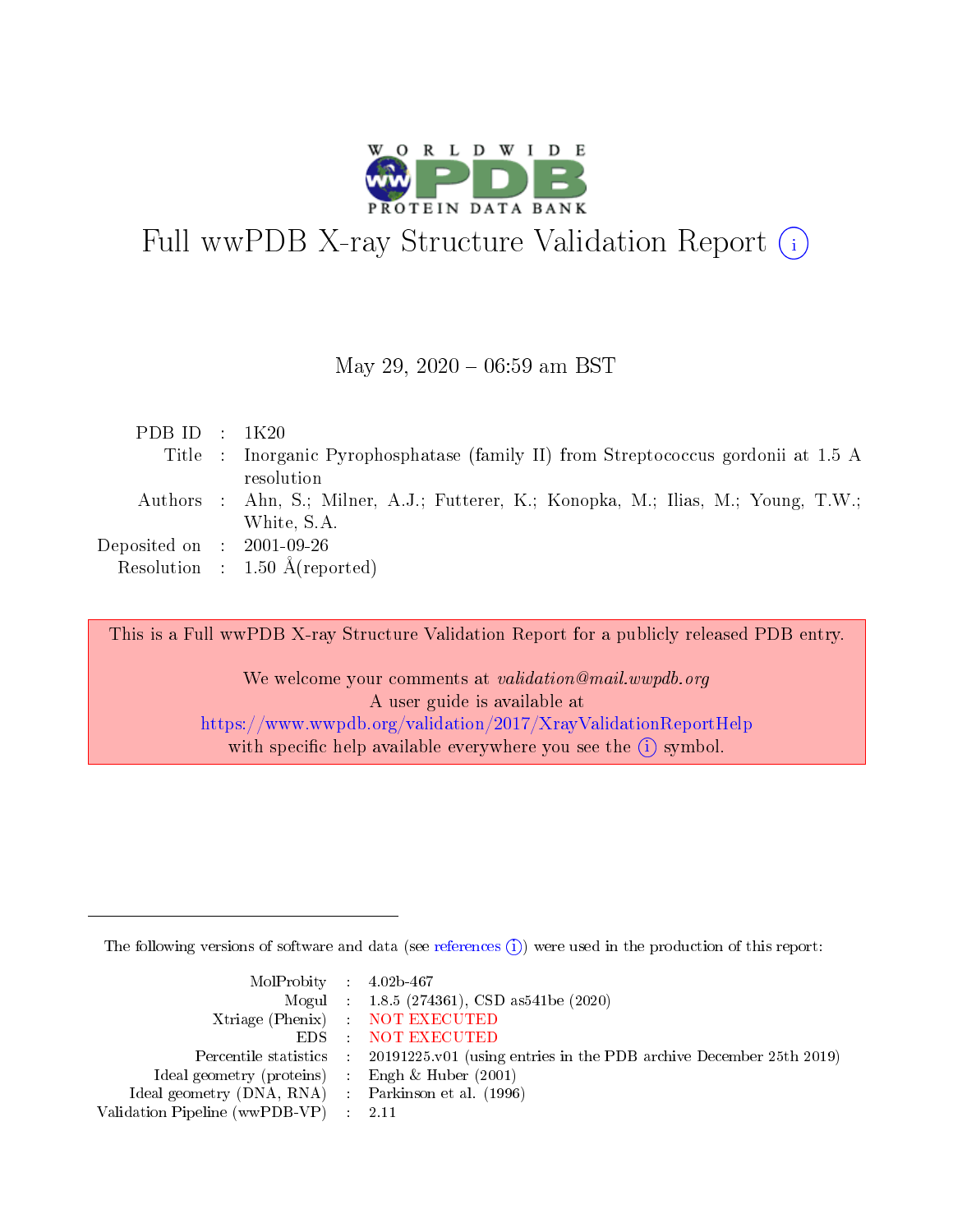# 1 [O](https://www.wwpdb.org/validation/2017/XrayValidationReportHelp#overall_quality)verall quality at a glance  $(i)$

The following experimental techniques were used to determine the structure: X-RAY DIFFRACTION

The reported resolution of this entry is 1.50 Å.

Percentile scores (ranging between 0-100) for global validation metrics of the entry are shown in the following graphic. The table shows the number of entries on which the scores are based.



| Metric                | Whole archive<br>(# $\rm{Entries}$ ) | Similar resolution<br>$(\#\text{Entries}, \text{resolution range}(\text{\AA})$ |
|-----------------------|--------------------------------------|--------------------------------------------------------------------------------|
| Clashscore            | 141614                               | $3144(1.50-1.50)$                                                              |
| Ramachandran outliers | 138981                               | $3066(1.50-1.50)$                                                              |
| Sidechain outliers    | 138945                               | $3064(1.50-1.50)$                                                              |

The table below summarises the geometric issues observed across the polymeric chains and their fit to the electron density. The red, orange, yellow and green segments on the lower bar indicate the fraction of residues that contain outliers for  $\geq=3$ , 2, 1 and 0 types of geometric quality criteria respectively. A grey segment represents the fraction of residues that are not modelled. The numeric value for each fraction is indicated below the corresponding segment, with a dot representing fractions  $\leq=5\%$ 

Note EDS was not executed.

| Mol | $\mid$ Chain $\mid$ Length | Quality of chain |    |
|-----|----------------------------|------------------|----|
|     | 310                        | 92%              | 8% |
|     | $310\,$                    | 91%              | 9% |

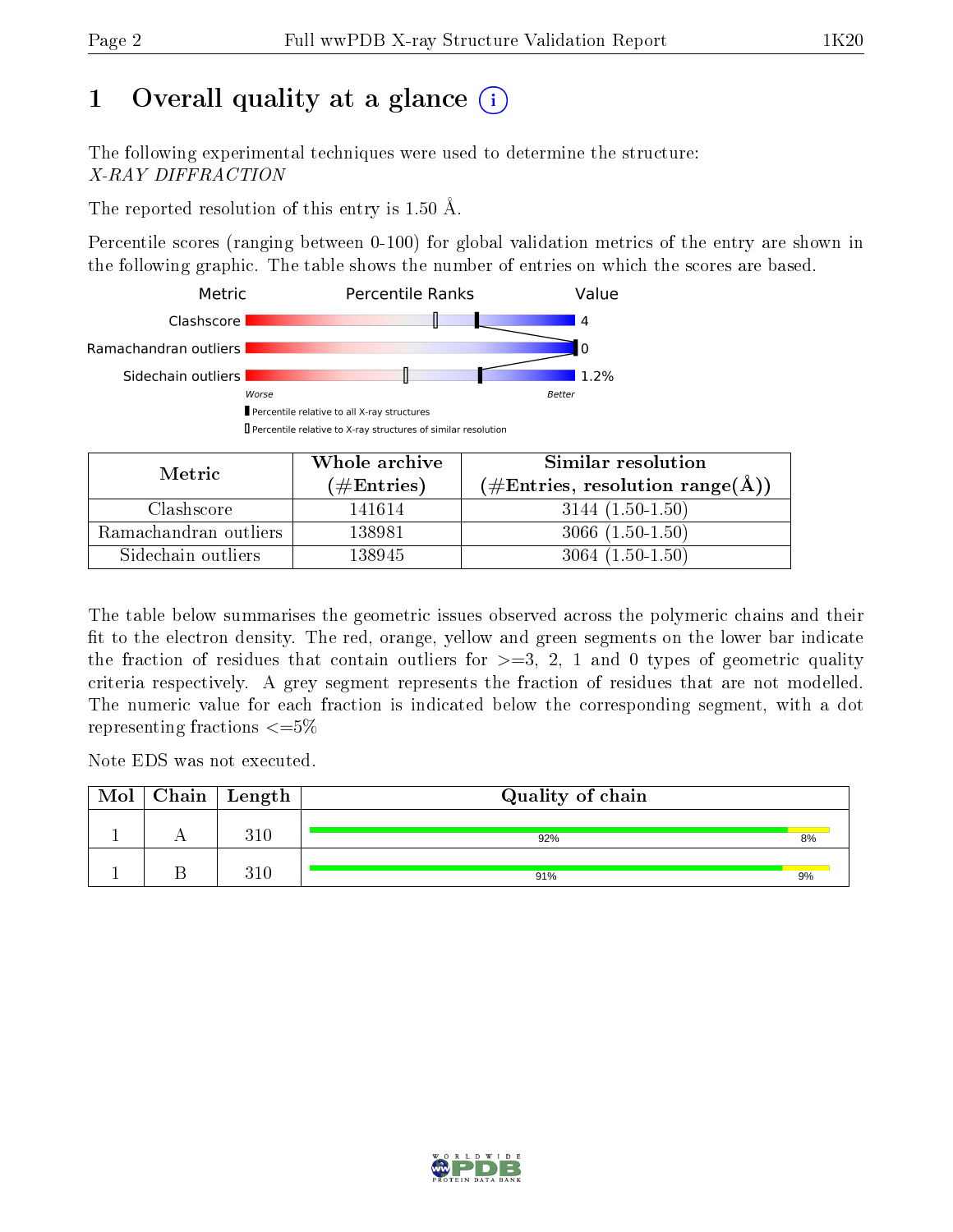# 2 Entry composition (i)

There are 5 unique types of molecules in this entry. The entry contains 5424 atoms, of which 0 are hydrogens and 0 are deuteriums.

In the tables below, the ZeroOcc column contains the number of atoms modelled with zero occupancy, the AltConf column contains the number of residues with at least one atom in alternate conformation and the Trace column contains the number of residues modelled with at most 2 atoms.

• Molecule 1 is a protein called Manganese-dependent inorganic pyrophosphatase.

| Mol |  | Chain   Residues | Atoms |             |         |           |  | ZeroOcc   AltConf   Trace |  |
|-----|--|------------------|-------|-------------|---------|-----------|--|---------------------------|--|
|     |  | 310              |       | Total C     | -N-     |           |  |                           |  |
|     |  |                  | 2353  | -1484       |         | 388 475 6 |  |                           |  |
|     |  | 310              |       | Total C N O |         |           |  |                           |  |
|     |  | 2353             | 1484  |             | 388 475 | - 6       |  |                           |  |

• Molecule 2 is MANGANESE (II) ION (three-letter code: MN) (formula: Mn).

|  | Mol   Chain   Residues | Atoms    | $\rm ZeroOcc \mid AltConf$ |
|--|------------------------|----------|----------------------------|
|  |                        | Total Mn |                            |
|  |                        | Total Mn |                            |

• Molecule 3 is SULFATE ION (three-letter code: SO4) (formula:  $O_4S$ ).



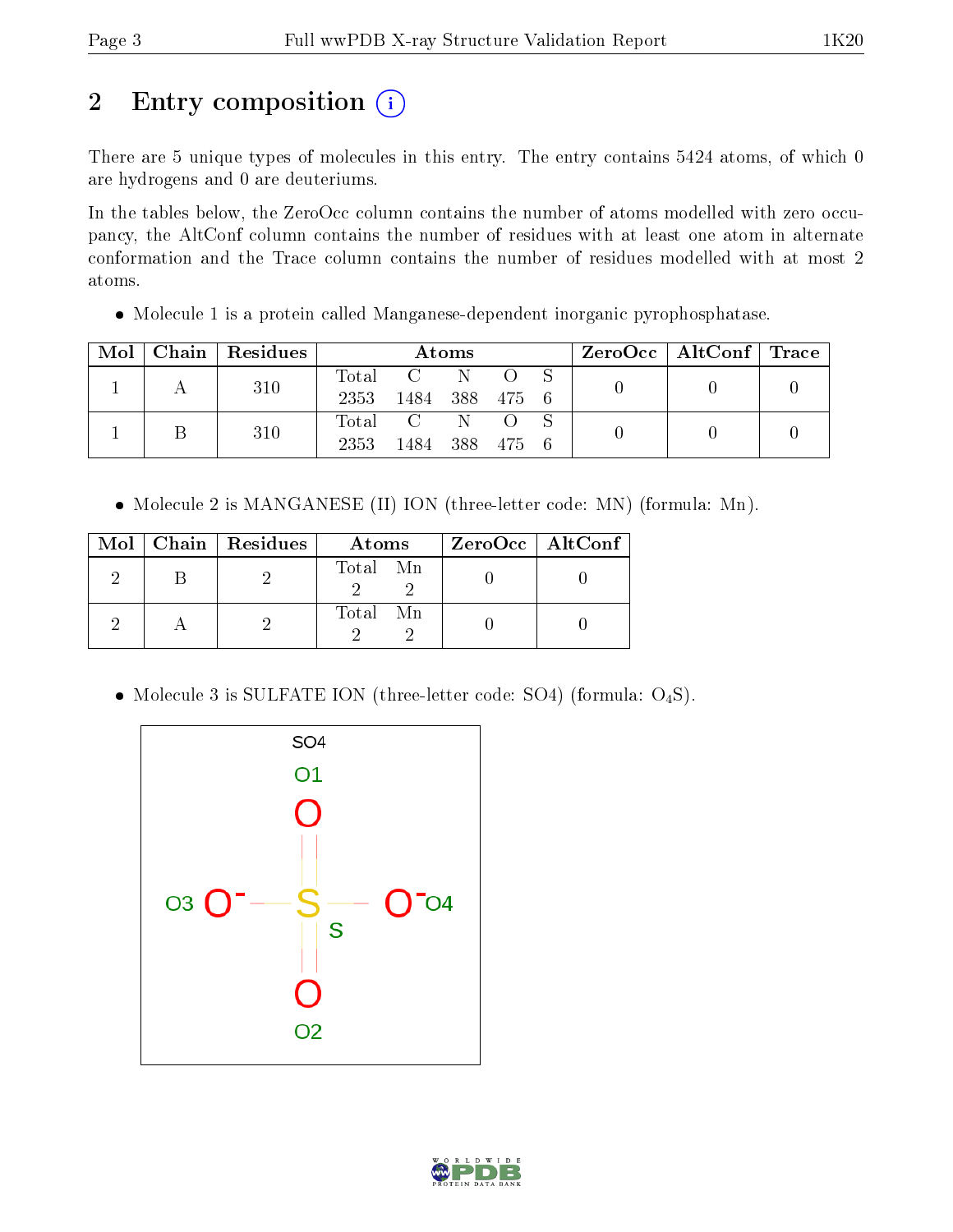| Mol |   | Chain   Residues | Atoms           | $ZeroOcc$   AltConf |
|-----|---|------------------|-----------------|---------------------|
| 3   |   |                  | Total<br>S      |                     |
|     |   |                  | 5<br>Total<br>S |                     |
|     |   |                  | 5               |                     |
|     | В |                  | Total<br>S      |                     |
|     |   |                  | 5               |                     |
|     | В |                  | Total<br>S<br>5 |                     |
|     |   |                  |                 |                     |

• Molecule 4 is GLYCEROL (three-letter code: GOL) (formula:  $C_3H_8O_3$ ).



|  | Mol   Chain   Residues<br>Atoms |                                                     | $ZeroOcc \   \ AltConf \  $ |
|--|---------------------------------|-----------------------------------------------------|-----------------------------|
|  |                                 | Total C O<br>$3 \quad 3$<br>6                       |                             |
|  |                                 | Total C O<br>$\mathcal{E}$<br>6 <sup>1</sup><br>- 3 |                             |
|  |                                 | Total C O                                           |                             |

 $\bullet\,$  Molecule 5 is water.

|   | Mol   Chain   Residues | Atoms               | $ZeroOcc \mid AltConf$ |  |
|---|------------------------|---------------------|------------------------|--|
| h | 358                    | Total<br>358<br>358 |                        |  |
| h | 318                    | Total<br>318<br>318 |                        |  |

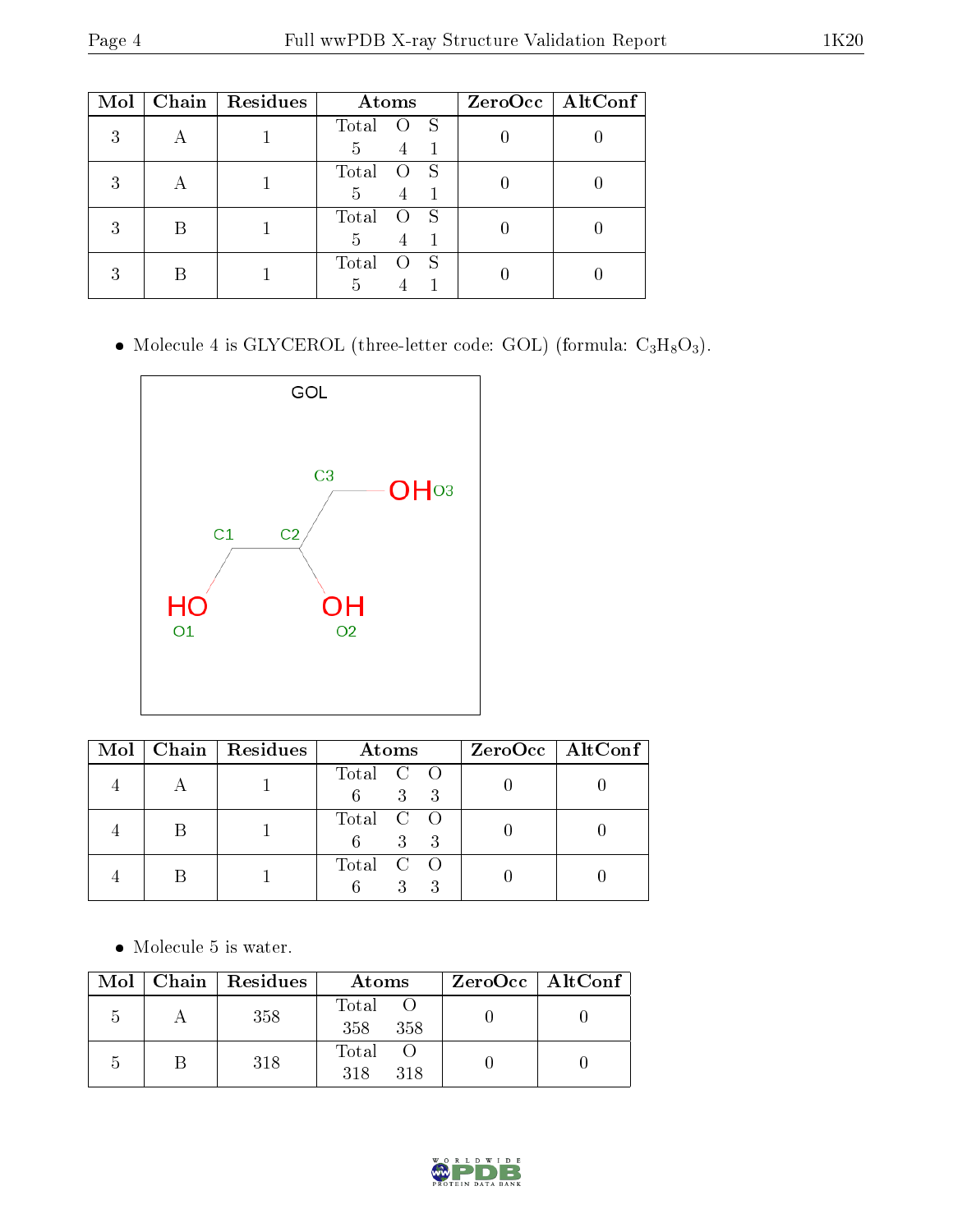# 3 Residue-property plots  $(i)$

These plots are drawn for all protein, RNA and DNA chains in the entry. The first graphic for a chain summarises the proportions of the various outlier classes displayed in the second graphic. The second graphic shows the sequence view annotated by issues in geometry. Residues are colorcoded according to the number of geometric quality criteria for which they contain at least one outlier: green  $= 0$ , yellow  $= 1$ , orange  $= 2$  and red  $= 3$  or more. Stretches of 2 or more consecutive residues without any outlier are shown as a green connector. Residues present in the sample, but not in the model, are shown in grey.

Note EDS was not executed.

• Molecule 1: Manganese-dependent inorganic pyrophosphatase



• Molecule 1: Manganese-dependent inorganic pyrophosphatase



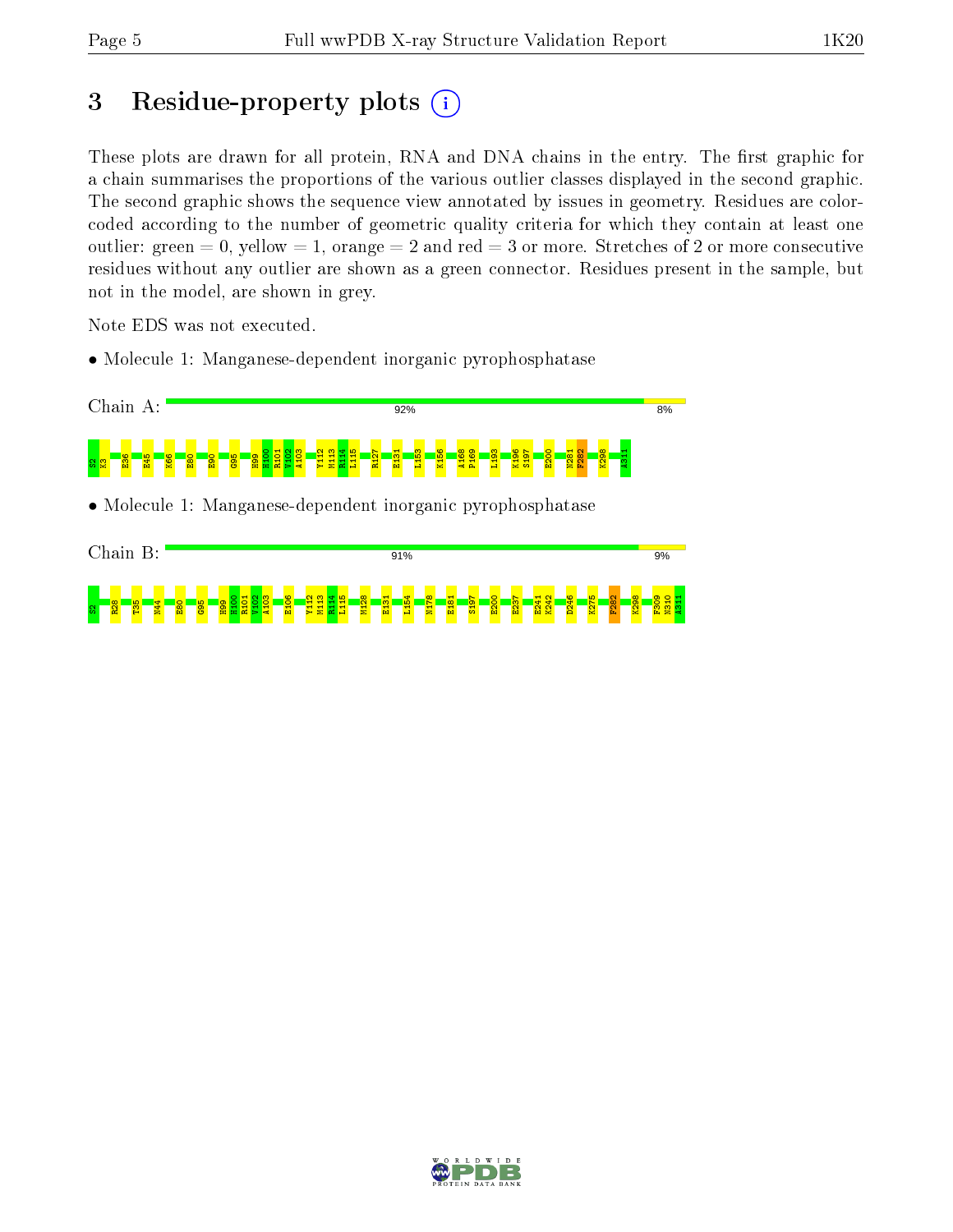# 4 Data and refinement statistics  $(i)$

Xtriage (Phenix) and EDS were not executed - this section is therefore incomplete.

| Property                               | Value                                           | <b>Source</b> |
|----------------------------------------|-------------------------------------------------|---------------|
| Space group                            | P 21 21 21                                      | Depositor     |
| Cell constants                         | 87.55Å<br>$130.03\text{\AA}$<br>60.20Å          | Depositor     |
| a, b, c, $\alpha$ , $\beta$ , $\gamma$ | $90.00^\circ$<br>$90.00^\circ$<br>$90.00^\circ$ |               |
| Resolution (A)                         | 29.32<br>$-1.50$                                | Depositor     |
| % Data completeness                    | $99.0(29.32-1.50)$                              | Depositor     |
| (in resolution range)                  |                                                 |               |
| $R_{merge}$                            | (Not available)                                 | Depositor     |
| $\mathrm{R}_{sym}$                     | 0.06                                            | Depositor     |
| Refinement program                     | $CNS$ 1.1                                       | Depositor     |
| $R, R_{free}$                          | 0.175<br>, 0.188                                | Depositor     |
| Estimated twinning fraction            | No twinning to report.                          | Xtriage       |
| Total number of atoms                  | 5424                                            | wwPDB-VP      |
| Average B, all atoms $(A^2)$           | 14.0                                            | wwPDB-VP      |

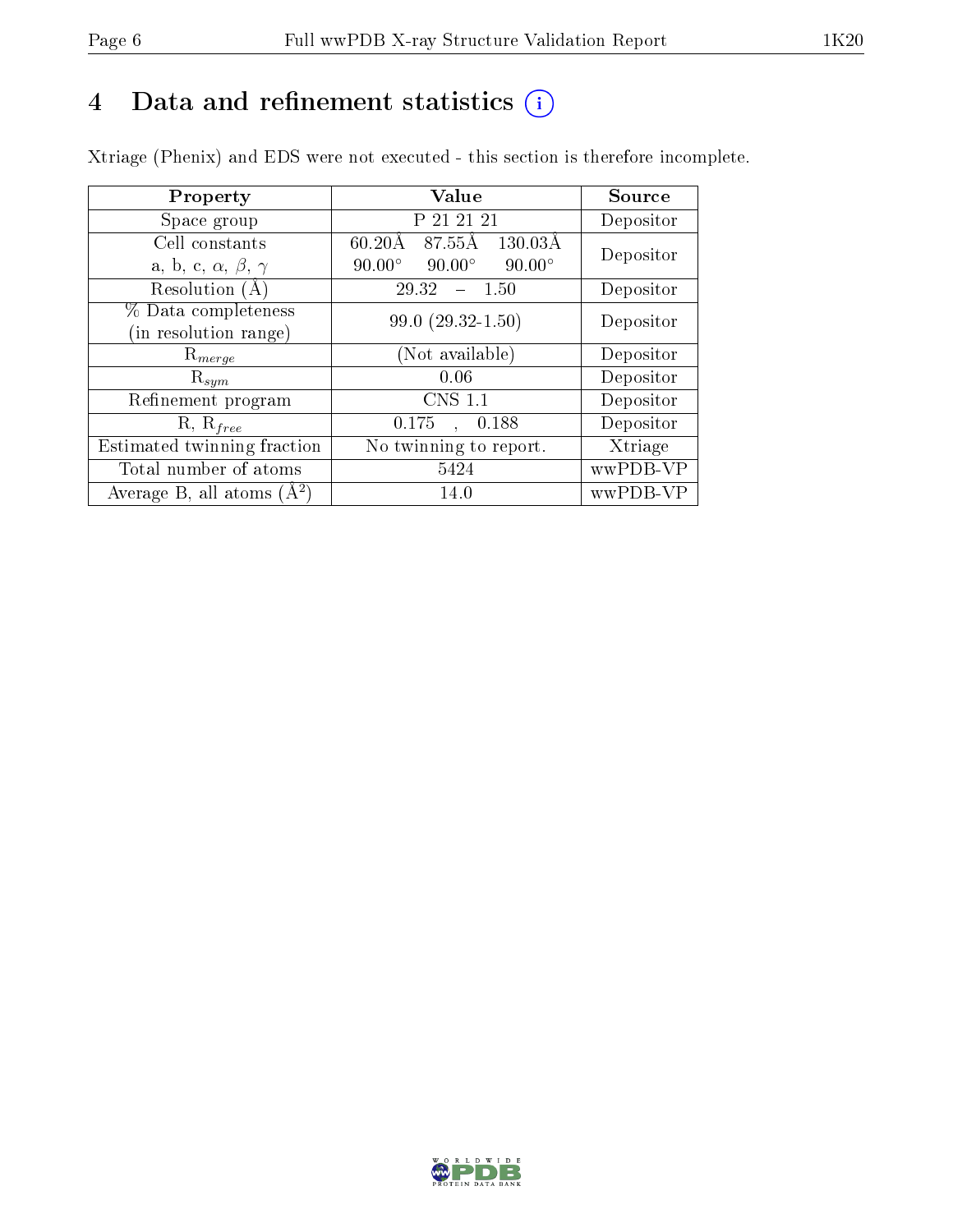# 5 Model quality  $(i)$

## 5.1 Standard geometry  $(i)$

Bond lengths and bond angles in the following residue types are not validated in this section: GOL, MN, SO4

The Z score for a bond length (or angle) is the number of standard deviations the observed value is removed from the expected value. A bond length (or angle) with  $|Z| > 5$  is considered an outlier worth inspection. RMSZ is the root-mean-square of all Z scores of the bond lengths (or angles).

| Mol | Chain |      | Bond lengths | Bond angles |             |  |
|-----|-------|------|--------------|-------------|-------------|--|
|     |       | RMSZ | $\# Z  > 5$  | RMSZ        | $\# Z  > 5$ |  |
|     |       | 0.28 | 0/2390       | 0.58        | 0/3246      |  |
|     | В     | 0.29 | 0/2390       | 0.58        | 0/3246      |  |
| AH  | All   | 0.29 | /4780        | 0.58        | /6492       |  |

There are no bond length outliers.

There are no bond angle outliers.

There are no chirality outliers.

There are no planarity outliers.

#### $5.2$  Too-close contacts  $\overline{()}$

In the following table, the Non-H and H(model) columns list the number of non-hydrogen atoms and hydrogen atoms in the chain respectively. The H(added) column lists the number of hydrogen atoms added and optimized by MolProbity. The Clashes column lists the number of clashes within the asymmetric unit, whereas Symm-Clashes lists symmetry related clashes.

| Mol                         | Chain | $\bf Non-H$ | H (model) | H(added) | <b>Clashes</b> | <b>Symm-Clashes</b> |
|-----------------------------|-------|-------------|-----------|----------|----------------|---------------------|
|                             |       | 2353        |           | 2312     | 16             |                     |
|                             | В     | 2353        |           | 2312     | 20             |                     |
| 2                           |       | 2           |           |          |                |                     |
| $\mathcal{D}_{\mathcal{L}}$ | В     | 2           |           |          |                |                     |
| 3                           |       | $10\,$      |           |          |                |                     |
| 3                           | В     | 10          |           |          |                |                     |
| 4                           |       | 6           |           | 8        |                |                     |
| 4                           | B     | 12          |           | 16       |                |                     |
| 5                           |       | 358         |           |          |                |                     |
| 5                           | В     | 318         |           |          | 3              |                     |
|                             | Αll   | 5424        |           | 4648     | 34             |                     |

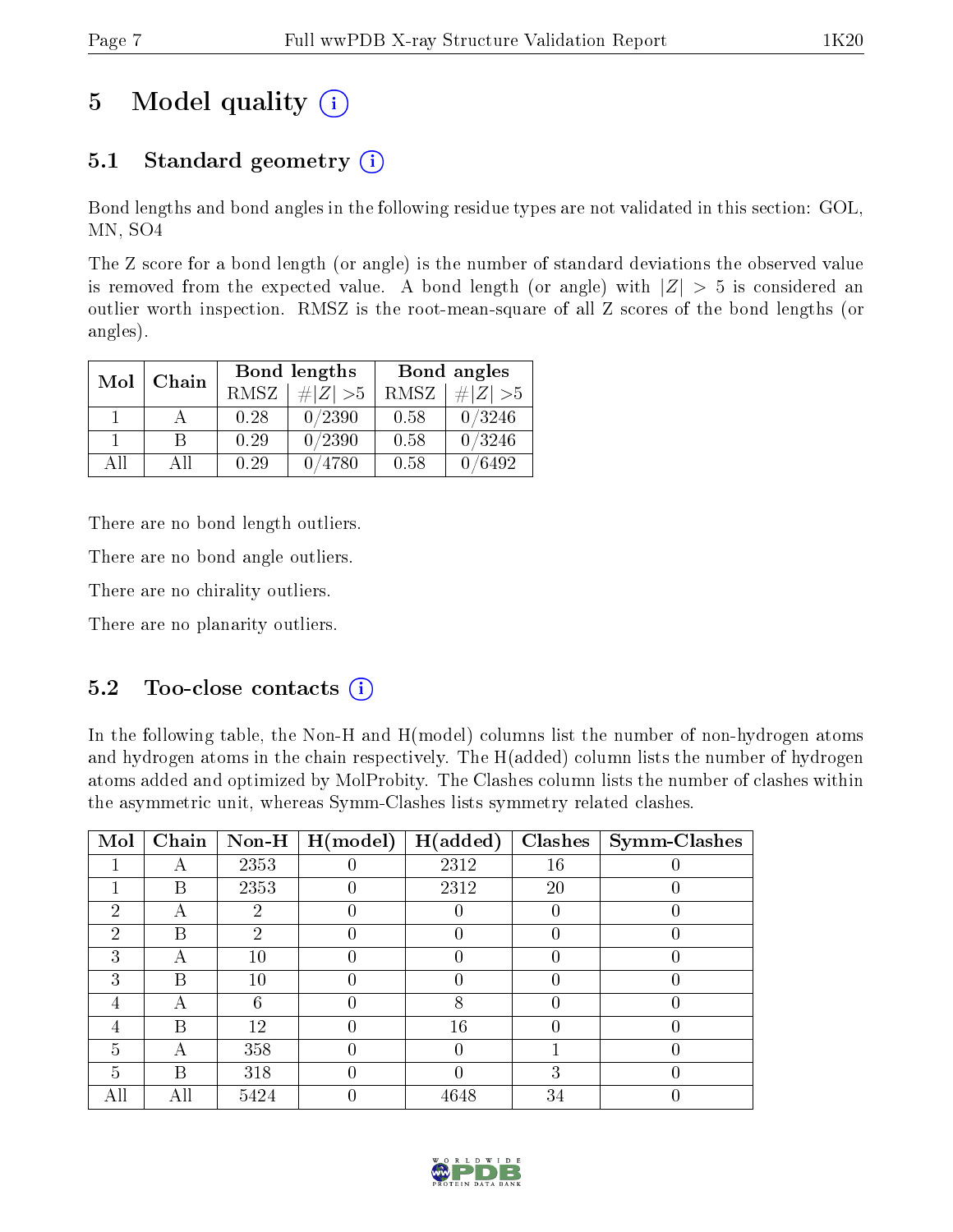The all-atom clashscore is defined as the number of clashes found per 1000 atoms (including hydrogen atoms). The all-atom clashscore for this structure is 4.

All (34) close contacts within the same asymmetric unit are listed below, sorted by their clash magnitude.

| Atom-1                        | Atom-2              | Interatomic       | Clash             |
|-------------------------------|---------------------|-------------------|-------------------|
|                               |                     | distance $(A)$    | overlap $(\AA)$   |
| $1: A:99: \overline{HIS:HDI}$ | 1:A:298:LYS:HZ3     | 1.22              | 0.86              |
| 1:B:128:MET:HA                | 1:B:131:GLU:HG2     | 1.73              | 0.69              |
| 1:A:99:HIS:HD1                | 1: A:298: LYS: NZ   | 1.91              | 0.68              |
| 1:A:127:ARG:O                 | 1: A:131: GLU:HG3   | 1.94              | 0.67              |
| 1:B:99:HIS:HD1                | 1:B:298:LYS:HZ3     | 1.45              | 0.65              |
| 1:B:99:HIS:HDI                | 1:B:298:LYS:NZ      | 1.99              | 0.59              |
| 1:A:168:ALA:HB3               | 1:A:169:PRO:HD3     | 1.84              | 0.58              |
| 1:A:193:LEU:HD21              | 5:A:1054:HOH:O      | 2.04              | 0.57              |
| 1:B:106:GLU:HG3               | 5:B:1015:HOH:O      | 2.07              | 0.54              |
| 1: A:66: LYS:NZ               | 1:A:90:GLU:HG3      | 2.23              | $0.54\,$          |
| 1: A:3: LYS: HD3              | 1:A:36:GLU:OE2      | 2.09              | 0.53              |
| 1:B:197:SER:OG                | 1:B:200:GLU:HG3     | 2.09              | 0.53              |
| 1:B:242:LYS:HE3               | 1:B:246:ASP:OD2     | 2.09              | 0.53              |
| 1:A:115:LEU:HB2               | 1:B:113:MET:HB2     | 1.93              | $\overline{0}.50$ |
| 1:B:275:LYS:HE2               | 5:B:842:HOH:O       | 2.13              | 0.48              |
| 1: A:113:MET:HB2              | 1:B:115:LEU:HB2     | 1.94              | 0.48              |
| 1:A:80:GLU:HG2                | 1:A:103:ALA:O       | 2.13              | 0.48              |
| 1:B:237:GLU:O                 | 1:B:241:GLU:HG3     | 2.15              | 0.47              |
| 1:B:310:ASN:ND2               | 5:B:1008:HOH:O      | 2.48              | 0.46              |
| 1:A:197:SER:OG                | 1:A:200:GLU:HG3     | 2.16              | 0.46              |
| 1:A:95:GLY:HA2                | 1:A:112:TYR:O       | 2.17              | 0.45              |
| 1:A:153:LEU:O                 | 1: A: 156: LYS: HG2 | 2.17              | 0.44              |
| 1:B:44:ASN:C                  | 1:B:44:ASN:OD1      | 2.55              | 0.44              |
| 1: A: 45: GLU: CD             | 1:A:196:LYS:HZ1     | 2.21              | 0.44              |
| 1:B:95:GLY:HA2                | 1:B:112:TYR:O       | 2.17              | 0.44              |
| 1: B:80: GLU: HG2             | 1:B:103:ALA:O       | 2.18              | 0.44              |
| 1:A:282:PHE:C                 | 1:A:282:PHE:CD1     | 2.92              | 0.42              |
| 1:A:282:PHE:HD1               | 1:A:282:PHE:C       | 2.23              | 0.42              |
| 1:B:178:ASN:HB3               | 1:B:181:GLU:HB3     | $\overline{2.00}$ | 0.42              |
| 1:B:282:PHE:HD1               | 1:B:282:PHE:C       | 2.23              | 0.42              |
| 1:B:282:PHE:CD1               | 1:B:282:PHE:C       | 2.93              | 0.42              |
| 1:B:128:MET:HA                | 1:B:131:GLU:CG      | 2.48              | 0.41              |
| 1:B:28:ARG:HG3                | 1:B:35:THR:OG1      | 2.21              | 0.41              |
| 1:B:275:LYS:HD3               | 1:B:309:PHE:HA      | 2.02              | 0.41              |

There are no symmetry-related clashes.

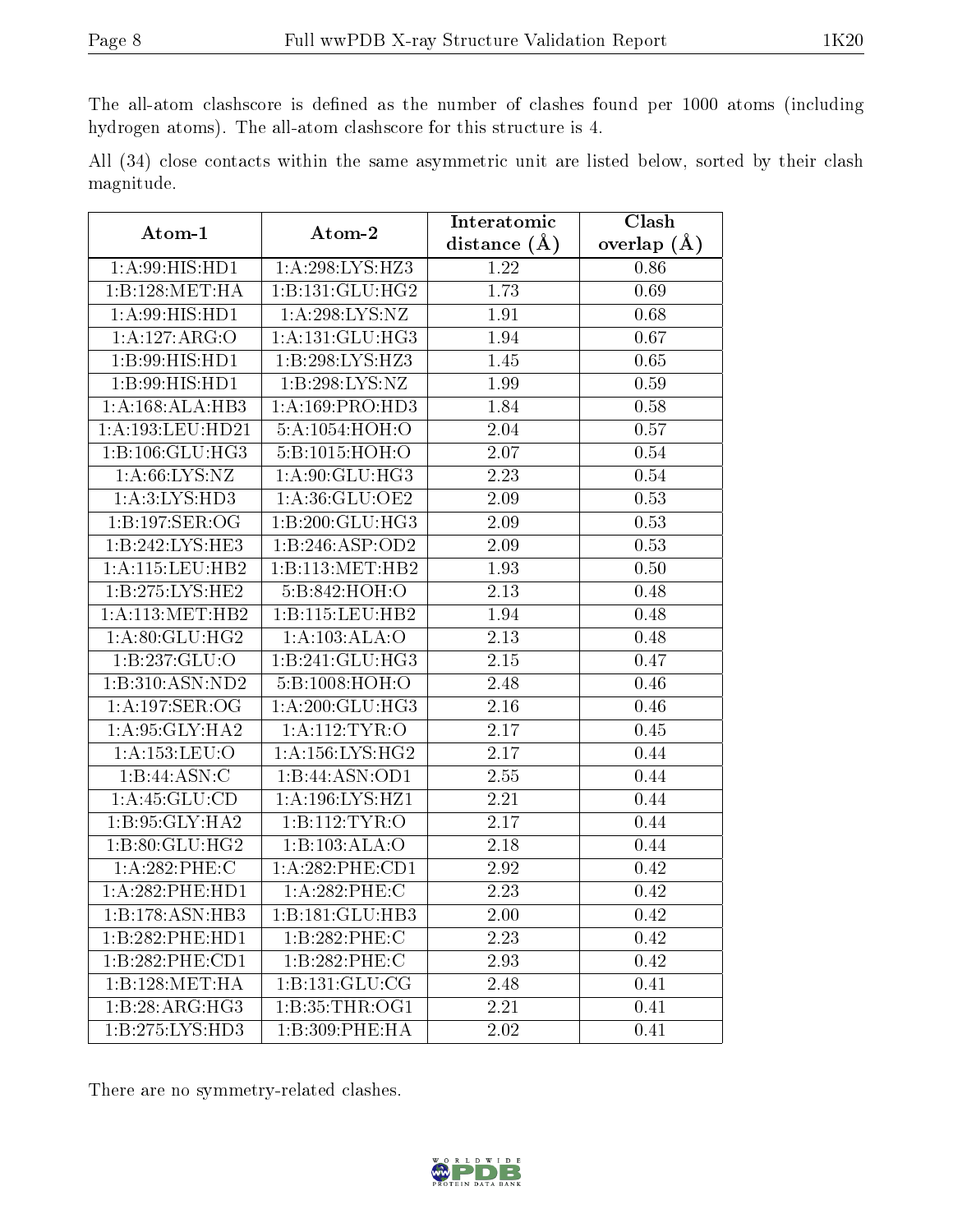### 5.3 Torsion angles (i)

#### 5.3.1 Protein backbone  $(i)$

In the following table, the Percentiles column shows the percent Ramachandran outliers of the chain as a percentile score with respect to all X-ray entries followed by that with respect to entries of similar resolution.

The Analysed column shows the number of residues for which the backbone conformation was analysed, and the total number of residues.

| Mol | Chain | Analysed                      | Favoured     | $\blacksquare$ Allowed $\blacksquare$ | <b>Outliers</b> | Percentiles         |     |
|-----|-------|-------------------------------|--------------|---------------------------------------|-----------------|---------------------|-----|
|     |       | $308/310(99\%)$               | $ 302(98\%)$ | 6 $(2\%)$                             |                 | $100$   $100$       |     |
|     |       | $308/310$ (99\%)   301 (98\%) |              | 7(2%)                                 |                 | $\vert$ 100 $\vert$ | 100 |
| All | Аll   | $616/620(99\%)$               | $603(98\%)$  | 13(2%)                                |                 | $100 \mid$          | 100 |

There are no Ramachandran outliers to report.

#### 5.3.2 Protein sidechains  $\hat{1}$

In the following table, the Percentiles column shows the percent sidechain outliers of the chain as a percentile score with respect to all X-ray entries followed by that with respect to entries of similar resolution.

The Analysed column shows the number of residues for which the sidechain conformation was analysed, and the total number of residues.

| Mol | Chain | Analysed            | Rotameric   Outliers |           | Percentiles |  |  |
|-----|-------|---------------------|----------------------|-----------|-------------|--|--|
|     |       | $250/250$ (100\%)   | 247 $(99\%)$         | $3(1\%)$  | 71.<br>48   |  |  |
|     | B     | $250/250$ (100%)    | 247 $(99\%)$         | $3(1\%)$  | 71<br>48    |  |  |
| All | All   | $500/500$ $(100\%)$ | 494 (99%)            | 6 $(1\%)$ | 48          |  |  |

All (6) residues with a non-rotameric sidechain are listed below:

| Mol | Chain | Res | <b>Type</b>          |
|-----|-------|-----|----------------------|
|     |       | 101 | $\overline{\rm ARG}$ |
|     |       | 281 | <b>ASN</b>           |
|     |       | 282 | <b>PHE</b>           |
|     | R     | 101 | $\rm{ARG}$           |
|     |       | 154 | LEU                  |
|     |       | 282 | PHE                  |

Some sidechains can be flipped to improve hydrogen bonding and reduce clashes. All (5) such

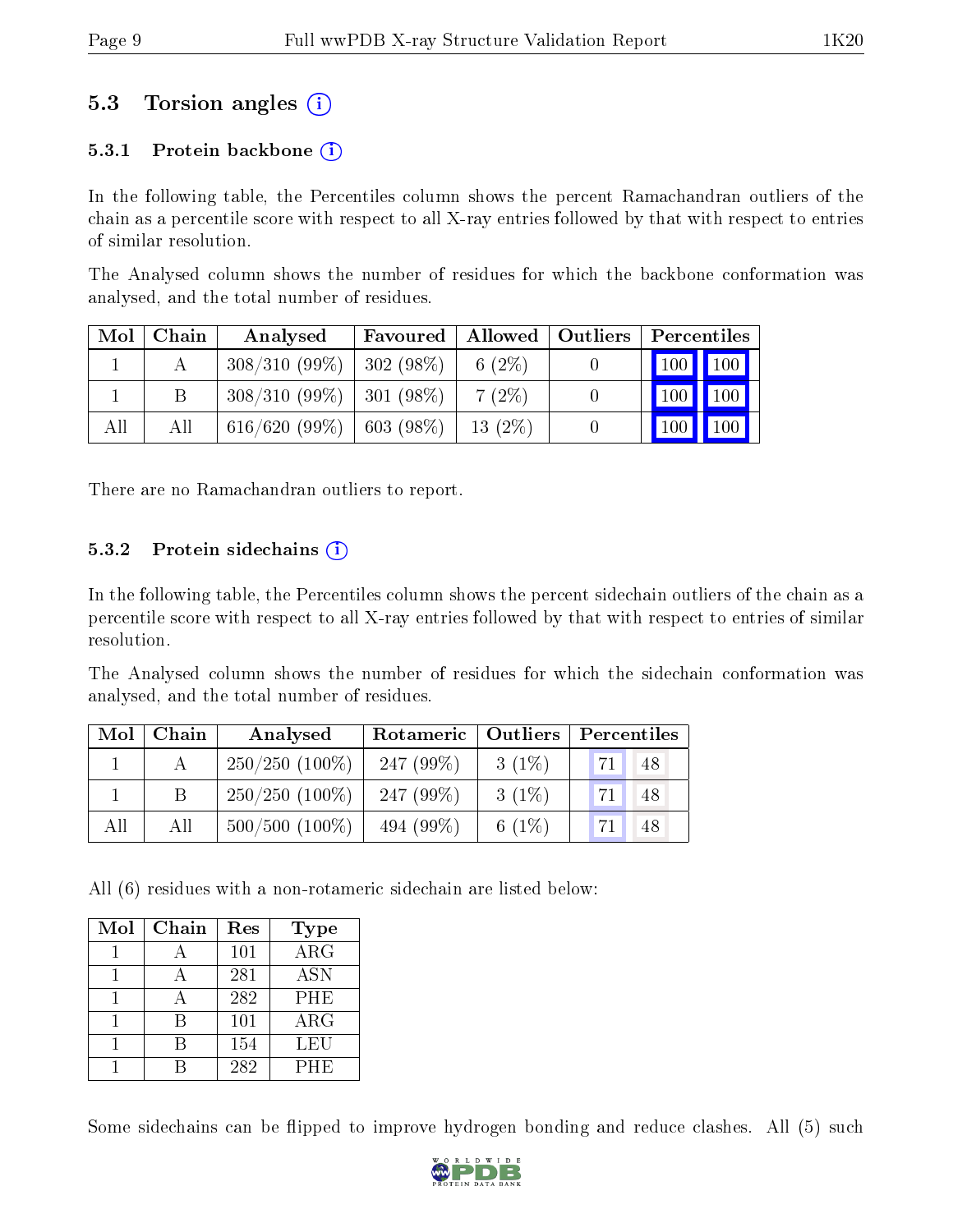sidechains are listed below:

| Mol | Chain | Res | <b>Type</b> |
|-----|-------|-----|-------------|
|     |       | 212 | <b>ASN</b>  |
|     |       | 281 | <b>ASN</b>  |
|     |       | 310 | <b>ASN</b>  |
|     |       | 212 | <b>ASN</b>  |
|     |       | 310 | ASN         |

#### 5.3.3 RNA  $(i)$

There are no RNA molecules in this entry.

#### 5.4 Non-standard residues in protein, DNA, RNA chains (i)

There are no non-standard protein/DNA/RNA residues in this entry.

#### 5.5 Carbohydrates  $(i)$

There are no carbohydrates in this entry.

#### 5.6 Ligand geometry  $(i)$

Of 11 ligands modelled in this entry, 4 are monoatomic - leaving 7 for Mogul analysis.

In the following table, the Counts columns list the number of bonds (or angles) for which Mogul statistics could be retrieved, the number of bonds (or angles) that are observed in the model and the number of bonds (or angles) that are dened in the Chemical Component Dictionary. The Link column lists molecule types, if any, to which the group is linked. The Z score for a bond length (or angle) is the number of standard deviations the observed value is removed from the expected value. A bond length (or angle) with  $|Z| > 2$  is considered an outlier worth inspection. RMSZ is the root-mean-square of all Z scores of the bond lengths (or angles).

| Mol |                 | Chain | Res | Bond lengths<br>Link     |       |             |          |       | Bond angles |  |  |
|-----|-----------------|-------|-----|--------------------------|-------|-------------|----------|-------|-------------|--|--|
|     | Type            |       |     | Counts                   | RMSZ  | # $ Z  > 2$ | Counts   | RMSZ  | # $ Z  > 2$ |  |  |
| 3   | SO <sub>4</sub> | А     | 707 | $\overline{\phantom{a}}$ | 4,4,4 | 0.26        |          | 6.6.6 | 0.12        |  |  |
| 4   | GOL             | Β     | 711 | $\blacksquare$           | 5,5,5 | 0.27        | $\theta$ | 5,5,5 | 0.25        |  |  |
| 4   | GOL             | А     | 710 | $\blacksquare$           | 5,5,5 | 0.27        | 0        | 5,5,5 | 0.29        |  |  |
| 3   | SO <sub>4</sub> | А     | 705 | $\overline{\phantom{a}}$ | 4.4.4 | 0.23        | $\Omega$ | 6,6,6 | 0.12        |  |  |
| 3   | SO <sub>4</sub> | Β     | 706 |                          | 4,4,4 | 0.24        | $\theta$ | 6,6,6 | 0.09        |  |  |
| 4   | GOL             | Β     | 709 | $\overline{\phantom{a}}$ | 5,5,5 | 0.26        | $\Omega$ | 5,5,5 | 0.33        |  |  |
| 3   | SO <sub>4</sub> | B     | 708 | $\overline{\phantom{a}}$ | 4,4,4 | 0.27        | 0        | 6.6.6 | 0.10        |  |  |

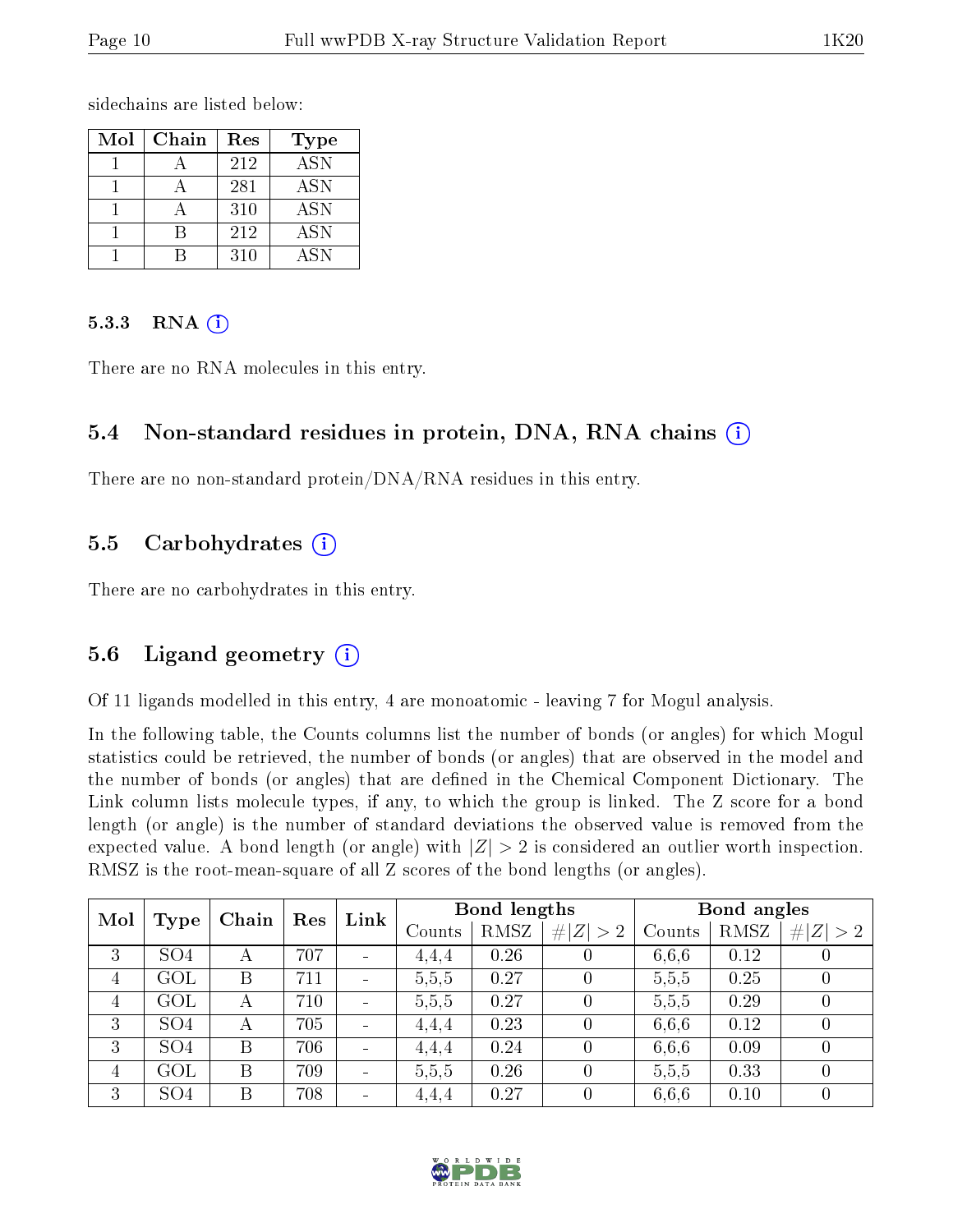In the following table, the Chirals column lists the number of chiral outliers, the number of chiral centers analysed, the number of these observed in the model and the number defined in the Chemical Component Dictionary. Similar counts are reported in the Torsion and Rings columns. '-' means no outliers of that kind were identified.

| Mol | Type |     |                          | $\vert$ Chain $\vert$ Res $\vert$ Link $\vert$ Chirals $\vert$ Torsions | $\mathbf{Rings}$ |
|-----|------|-----|--------------------------|-------------------------------------------------------------------------|------------------|
|     | GOL  | 710 | $\overline{\phantom{0}}$ | $\overline{4}$                                                          |                  |
|     | GOL  |     | $\overline{\phantom{0}}$ | 74.                                                                     |                  |
|     | GOL  | 709 | $\overline{\phantom{0}}$ |                                                                         |                  |

There are no bond length outliers.

There are no bond angle outliers.

There are no chirality outliers.

There are no torsion outliers.

There are no ring outliers.

No monomer is involved in short contacts.

#### 5.7 [O](https://www.wwpdb.org/validation/2017/XrayValidationReportHelp#nonstandard_residues_and_ligands)ther polymers  $(i)$

There are no such residues in this entry.

### 5.8 Polymer linkage issues  $(i)$

There are no chain breaks in this entry.